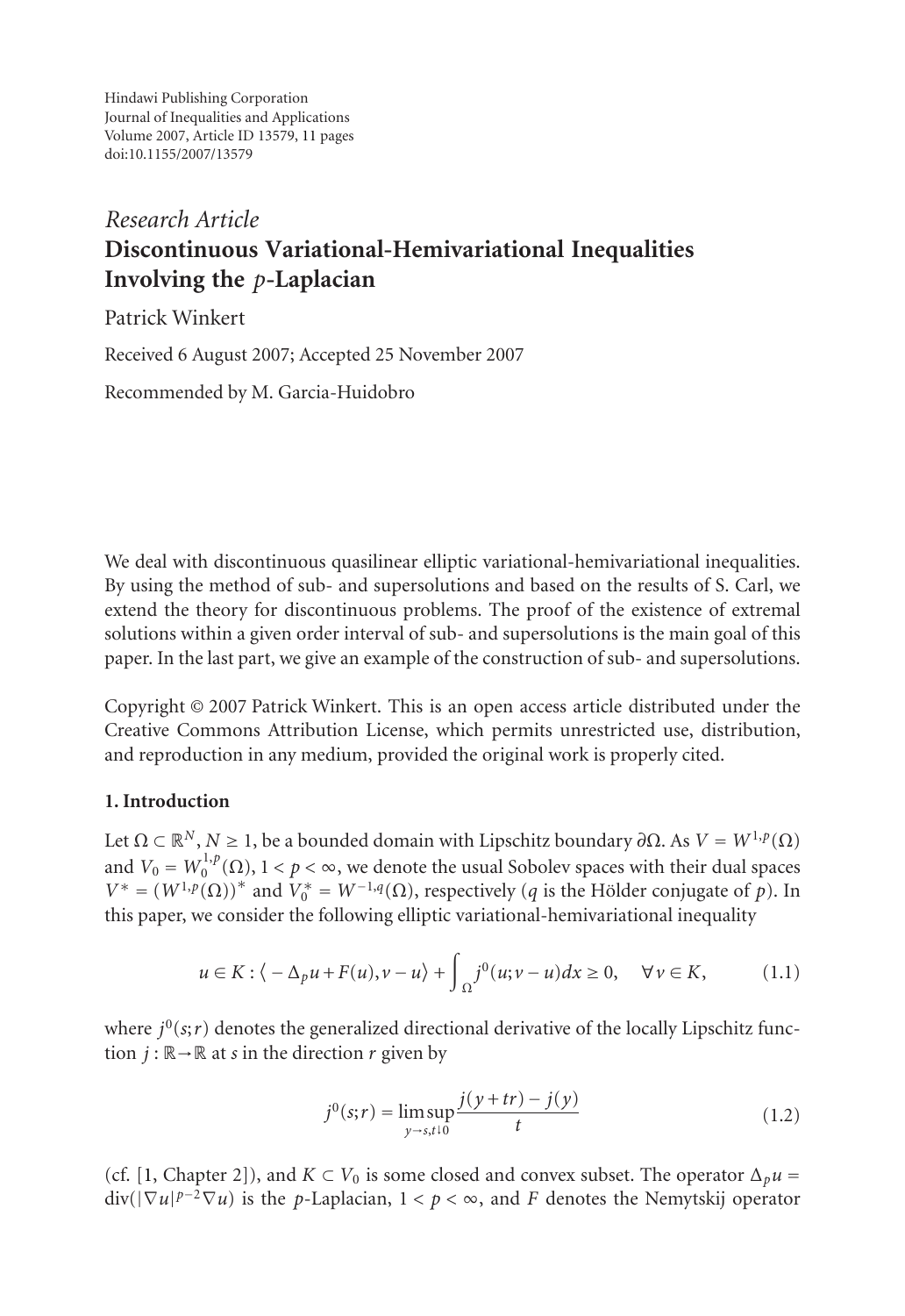related to the func[tio](#page-9-0)n  $f : \Omega \times \mathbb{R} \times \mathbb{R} \to \mathbb{R}$  given by

$$
F(u)(x) = f(x, u(x), u(x)).
$$
\n(1.3)

In [2] the method of sub- and supersolutions was developed for variational-hemivariational inequalities of t[he](#page-9-1) form (1.1) with  $F(u) \equiv f \in V_0^*$ . The aim of this paper is the generalization for discontinuous Nemytskij operators  $F: L^p(\Omega) \to L^q(\Omega)$ . Let us consider some special cases of problem (1.1) as follows.

- (i) For  $f \in V_0^*$ , (1.1) is also a variational-hem[ivari](#page-0-0)ational inequality which is discussed in [2].
- (ii) If  $f : \Omega \times \mathbb{R} \to \mathbb{R}$  is a Caratheodory function satisfying some growth condition and  $j = 0$ , then (1.1) is a classical variational inequality of the form

$$
u \in K : \langle -\Delta_p u + F(u), v - u \rangle \ge 0, \quad \forall v \in K,
$$
\n(1.4)

for which the method of sub- and supersolutions has been developed in [3, Chapter 5].

(iii) For  $K = V_0$ ,  $f \in V_0^*$ , and  $j : \mathbb{R} \to \mathbb{R}$  smooth, (1.1) becomes a variational equality of the form

$$
u \in V_0: \langle -\Delta_p u + f + j'(u), \varphi \rangle = 0, \quad \forall \varphi \in V_0,
$$
\n(1.5)

for which the sub-supersolution method is well known.

#### **2. Notations and hypotheses**

For functions  $u, v: \Omega \to \mathbb{R}$ , we use the notation  $u \wedge v = \min(u, v), u \vee v = \max(u, v), K \wedge$ *K* = { $u \wedge v : u, v \in K$ },  $K \vee K = \{u \vee v : u, v \in K\}$ , and  $u \wedge K = \{u\} \wedge K$ ,  $u \vee K = \{u\} \vee$ *K* and introduce the following definitions.

*Definition 2.1.* A function  $u \in V$  is called a subsolution of (1.1) if the following holds:

- (1) *u* ≤ 0 on *∂*Ω and *F*(*u*) ∈ *Lq*(Ω);
- $(2) \langle -\Delta_p \underline{u} + F(\underline{u}), w \underline{u} \rangle + \int_{\Omega} j^0(\underline{u}; w \underline{u}) dx \ge 0, \forall w \in \underline{u} \wedge K.$
- *Definition 2.2.* A function  $\overline{u} \in V$  is called a supersolution of (1.1) if the following holds: (1)  $\overline{u}$  ≥ 0 on  $\partial\Omega$  and  $F(\overline{u}) \in L<sup>q</sup>(\Omega)$ ;
	- $(2) \langle -\Delta_p \overline{u} + F(\overline{u}), w \overline{u} \rangle + \int_{\Omega} j^0(\overline{u}; w \overline{u}) dx \ge 0, \forall w \in \overline{u} \vee K.$

*Definition 2.3.* The multivalued operator  $\partial j : \mathbb{R} \to 2^{\mathbb{R}} \setminus \{ \emptyset \}$  is called Clarke's generalized gradient of *j* defined by

$$
\partial j(s) := \{ \xi \in \mathbb{R} : j^0(s; r) \ge \xi r, \forall r \in \mathbb{R} \}. \tag{2.1}
$$

We impose the following hypotheses for *j* and the nonlinearity *f* in problem (1.1).

(A) There exists a constant  $c_1 \geq 0$  such that

$$
\xi_1 \le \xi_2 + c_1 (s_2 - s_1)^{p-1} \tag{2.2}
$$

for all  $\xi_i \in \partial j(s_i)$ ,  $i = 1, 2$ , and for all  $s_1$ ,  $s_2$  with  $s_1 < s_2$ .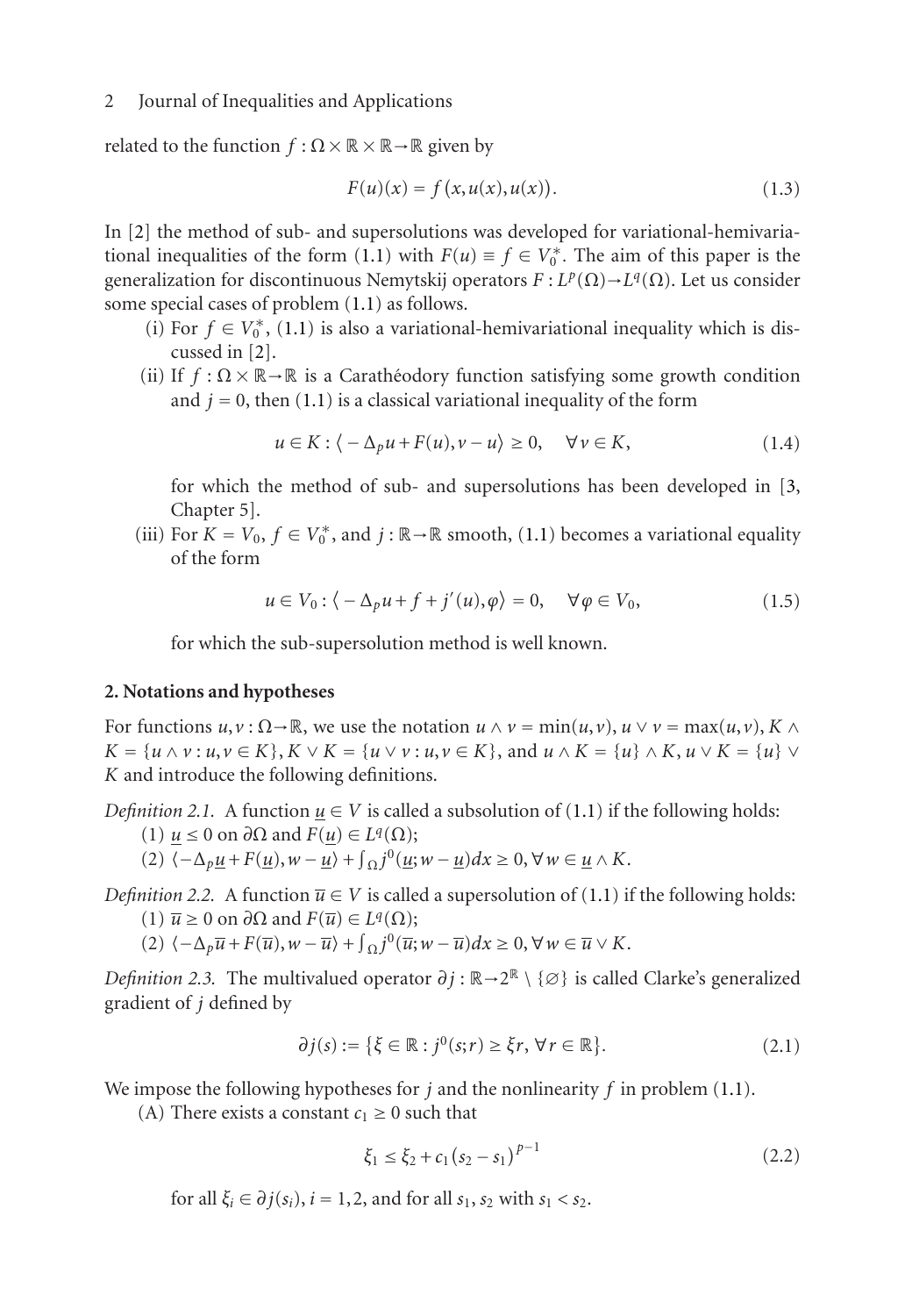(B) There is a constant  $c_2 \geq 0$  such that

$$
\xi \in \partial j(s) : |\xi| \le c_2 \left( 1 + |s|^{p-1} \right), \quad \forall s \in \mathbb{R}.
$$
\n(2.3)

- (C) (i)  $x \mapsto f(x, r, u(x))$  is measurable for all  $r \in \mathbb{R}$  and for all measurable functions  $u : \Omega \rightarrow \mathbb{R}$ .
	- (ii)  $r \mapsto f(x,r,s)$  is continuous for all  $s \in \mathbb{R}$  and for almost all  $x \in \Omega$ .
	- (iii)  $s \mapsto f(x, r, s)$  is decreasing for all  $r \in \mathbb{R}$  and for almost all  $x \in \Omega$ .
	- (iv) For a given ordered pair of sub- and supersolutions  $\mu$ ,  $\bar{u}$  of problem (1.1), there exists a function  $k_1 \in L^q_+(\Omega)$  such that  $|f(x,r,s)| \leq k_1(x)$  for all  $r,s \in$  $[u(x), \overline{u}(x)]$  and for almost all  $x \in \Omega$ .

By [4] the mapping  $x \mapsto f(x, u(x), u(x))$  is measurable for  $x \mapsto u(x)$  measurable, but the associated Nemytskij operator  $F: L^p(\Omega) \to L^q(\Omega)$  needs not necessarily be continuous. In this paper we a[ssum](#page-0-0)e *K* has lattice structure, that is, *K* fulfills

<span id="page-2-2"></span>
$$
K \vee K \subset K, \qquad K \wedge K \subset K. \tag{2.4}
$$

We recall that the normed space  $L^p(\Omega)$  is equipped with the natural partial ordering of functions defined by  $u \le v$  if and only if  $v - u \in L^p_+(\Omega)$ , where  $L^p_+(\Omega)$  is the set of all nonnegative functions of  $L^p(\Omega)$ .

#### **3. Preliminaries**

Here we consider (1.1) for a Caratheodory function  $h : \Omega \times \mathbb{R} \to \mathbb{R}$  (i.e.,  $x \mapsto h(x, s)$  is measurable in  $\Omega$  for all  $s \in \mathbb{R}$  and  $s \mapsto h(x, s)$  is continuous on  $\mathbb{R}$  for almost all  $x \in \Omega$ ), which fulfills the following growth condition:

$$
|h(x,s)| \le k_2(x), \quad \forall s \in [\underline{u}(x), \overline{u}(x)] \text{ and for a.e. } x \in \Omega,
$$
 (3.1)

where  $k_2 \in L^q_+(\Omega)$  and  $[\underline{u}, \overline{u}]$  is some ordered pair in  $L^p(\Omega)$ , specified later. Note that the associated Nemytskij operator *H* defined by  $H(u)(x) = h(x, u(x))$  is continuous and bounded from [*u*,*u*] ⊂ *Lp*(Ω) to *Lq*(Ω) (cf. [5]). Next we introduce the indicator function *I<sub>K</sub>* : *V*<sub>0</sub>→R ∪ {+∞} related to the closed convex set *K*  $\neq$  ⊘ given by

<span id="page-2-0"></span>
$$
I_K(u) = \begin{cases} 0 & \text{if } u \in K, \\ +\infty & \text{if } u \notin K, \end{cases}
$$
 (3.2)

<span id="page-2-1"></span>which is known to be proper, convex, and lower semicontinuous. The variational-hemivariational inequality (1.1) can be rewritten as follows: find  $u \in V_0$  such that

$$
\langle -\Delta_p u + H(u), v - u \rangle + I_K(v) - I_K(u) + \int_{\Omega} j^0(u; v - u) dx \ge 0, \quad \forall v \in V_0.
$$
 (3.3)

If  $H(u) \equiv h \in V_0^*$ , problem (3.3) is a special case of the elliptic variational-hemivariational inequality in [3, Corollary 7.15] for which the method of sub- and supersolutions was developed. In the next result, we show the existence of extremal solutions of (3.3) for a Carathéodory function  $h = h(x, s)$ .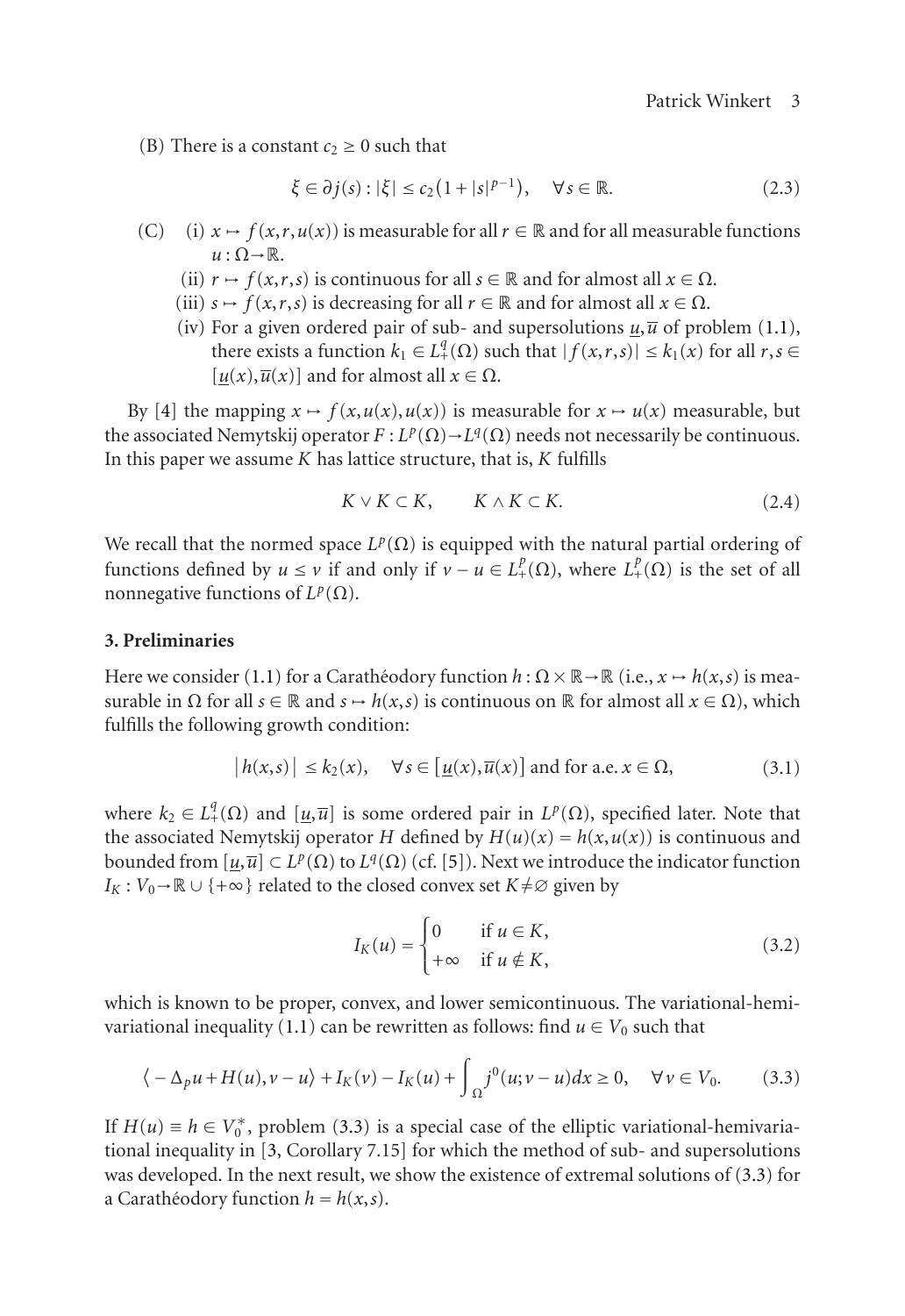Lemma 3.1. *Let hypotheses (A),(B), and (2.4) be satisfied and assume the existence of suband supersolutions u and*  $\overline{u}$  *satisfying*  $u ≤ \overline{u}$ ,  $u ∨ K ⊂ K$ , *and*  $\overline{u} ∧ K ⊂ K$ *. Furthermore we suppose that the Carathéodory function*  $h : \Omega \times \mathbb{R} \rightarrow \mathbb{R}$  *satisfies* (3.1). Then, (3.3) has a great*est solution u*<sup>∗</sup> *and a smallest solution u*<sup>∗</sup> *such that*

$$
\underline{u} \le u_* \le u^* \le \overline{u},\tag{3.4}
$$

*that is,*  $u_*$  *and*  $u^*$  *are solutions of (3.3) that satisfy (3.4), and if u is any solution of (3.3) such that*  $\underline{u} \le u \le \overline{u}$ *, then*  $u_* \le u \le u^*$ *.* 

*Proof.* The proof follows the same ideas as in the proof for  $H(u) \equiv h \in V_0^*$  with an additional modification. We only introduce a truncation oper[ato](#page-10-0)r related to the functions *u* and  $\overline{u}$  defined by

$$
Tu(x) = \begin{cases} \overline{u}(x) & \text{if } u(x) > \overline{u}(x), \\ u(x) & \text{if } \underline{u}(x) \le u(x) \le \overline{u}(x), \\ \underline{u}(x) & \text{if } u(x) < \underline{u}(x). \end{cases}
$$
(3.5)

<span id="page-3-2"></span>The mapping *T* is continuous and bounded from *V* into *V* which follows from the fact that the functions  $min(\cdot, \cdot)$  and  $max(\cdot, \cdot)$  are continuous from *V* to itself and that *T* can be represented as  $Tu = \max(u, u) + \min(u, \overline{u}) - u$  (cf. [6]). In the auxiliary problems of the proof of [3, Corollary 7.15], we replace  $h \in V_0^*$  by  $(H \circ T)(u)$  and argue in an analogous way.  $\Box$ 

An important tool in extending the previous result to discontinuous Nemytskij operators is the next fixed point result. The proof of this Lemma can be found in [7, Theorem 1.1.1].

<span id="page-3-1"></span>Lemma 3.2. *Let P be a subset of an ordered normed space, G* : *P*→*P an increasing mapping, and*  $G[P] = \{Gx \mid x \in P\}.$ 

- (1) *If G*[*P*] *has a lower bound in P and the increasing sequences of G*[*P*]*converge weakly in P, then G has the least fixed point*  $x_*$ *, and*  $x_* = \min\{x \mid Gx \leq x\}$ *.*
- (2) *If G*[*P*] *has an upper boun[d in](#page-0-0) P and the decreasing sequences of G*[*P*] *converge weakly in P, then G has the greatest fi[x](#page-0-0)ed point*  $x^*$ *, and*  $x^* = \max\{x \mid x \le Gx\}$ *.*

## **4. Main results**

One of our main results is the following theorem.

Theorem 4.1. *Let hypotheses (A)–(C), (2.4) be satisfied and assume the existence of suband supersolutions u and*  $\overline{u}$  *satisfying*  $u \leq \overline{u}$ ,  $u \vee K \subset K$ , *and*  $\overline{u} \wedge K \subset K$ . If f *is rightcontinuous (resp., left-continuous) in the third argument, then there exists a greatest solution*  $u^*$  (resp., a smallest solution  $u_*$ ) of (1.1) in the order interval [ $u,\overline{u}$ ].

*Proof.* We choose a fixed element  $z \in [u, \overline{u}]$  which is a supersolution of (1.1) satisfying  $z \wedge K \subset K$  and consider the following auxiliary problem:

<span id="page-3-0"></span>
$$
u \in K : \langle -\Delta_p u + F_z(u), v - u \rangle + \int_{\Omega} j^0(u; v - u) dx \ge 0, \quad \forall v \in K,
$$
 (4.1)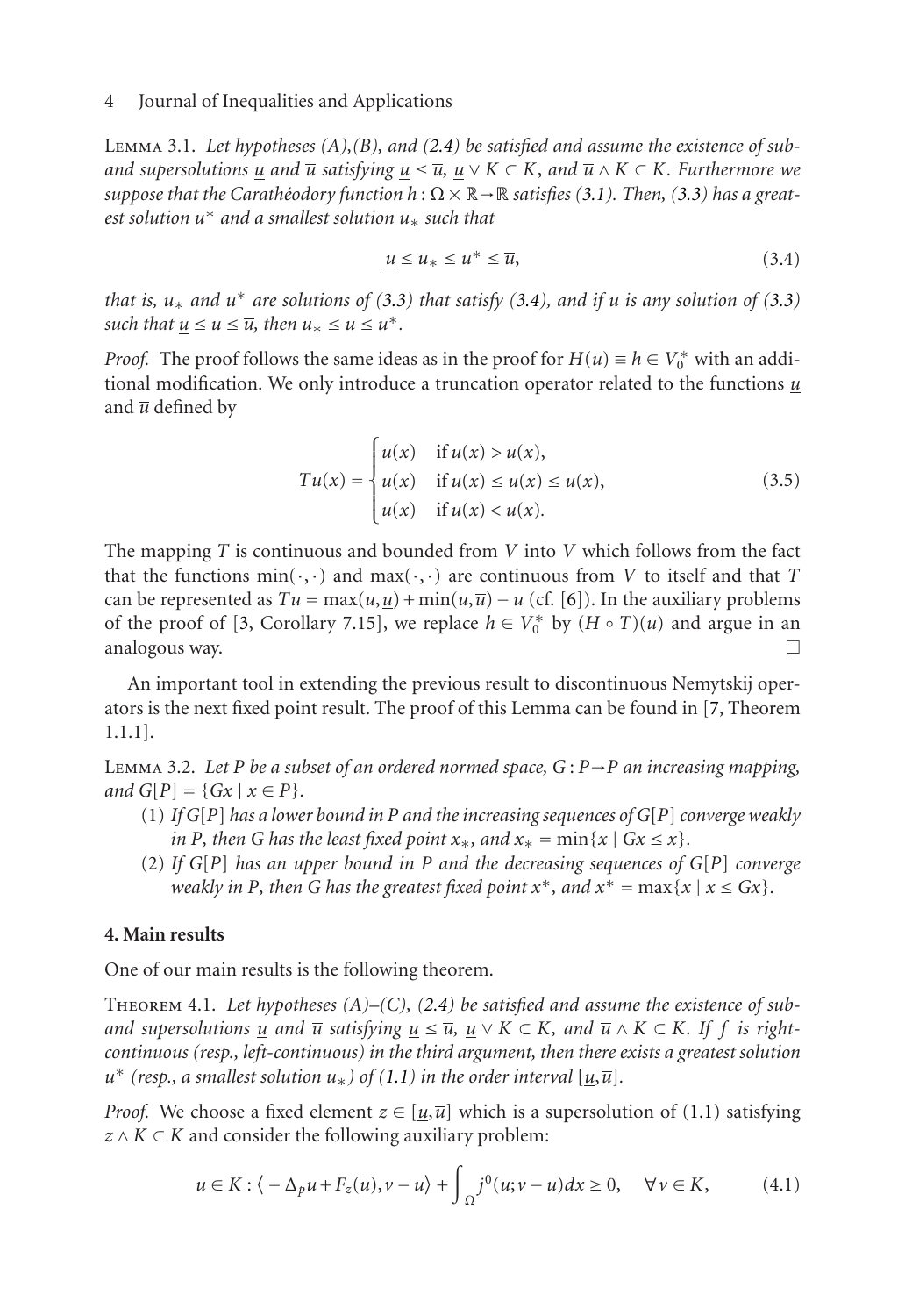where  $F_z(u)(x) = f(x, u(x), z(x))$ . It is readily seen that the mapping  $(x, u) \mapsto f(x, u, z(x))$ is a Caratheodory function satisfying some growth condition as in (3.1). Since  $F_z(z)$  =  $F(z)$ , *z* is also a supersolution of (4.1). By Definition 2.1, we have for a given subsolution *u* of (1.1)

$$
\langle -\Delta_p \underline{u} + F(\underline{u}), w - \underline{u} \rangle + \int_{\Omega} j^0(\underline{u}; w - \underline{u}) dx \ge 0, \quad \forall w \in \underline{u} \wedge K. \tag{4.2}
$$

Setting  $w = \underline{u} - (\underline{u} - v)^+$  for all  $v \in K$  [and](#page-0-0) using the monotonicity of f with respect to *s*, we get

$$
0 \ge \langle -\Delta_p \underline{u} + F(\underline{u}), (\underline{u} - v)^+ \rangle - \int_{\Omega} j^0 (\underline{u}; -(\underline{u} - v)^+) dx
$$
  
 
$$
\ge \langle -\Delta_p \underline{u} + F_z(\underline{u}), (\underline{u} - v)^+ \rangle - \int_{\Omega} j^0 (\underline{u}; -(\underline{u} - v)^+) dx, \quad \forall v \in K,
$$
 (4.3)

which shows that  $\underline{u}$  is also a subsolution of (4.1). Lemma 3.1 implies the existence of a greatest solution  $u^* \in [\underline{u}, \underline{z}]$  of (4.1). Now we introduce the set *A* given by  $A := \{z \in V :$ *z* ∈ [ $u$ , $\overline{u}$ ] and *z* is a supersolution of (1.1) satisfying  $z \wedge K \subset K$ } and define the operator  $L : A \rightarrow K$  by  $z \rightarrow u^* =: Lz$ . This means that the operator *L* assigns to each  $z \in A$  the greatest solution  $u^*$  of (4.1) in [ $u, z$ ]. In the next step we construct a decreasing sequence as follows:

<span id="page-4-1"></span><span id="page-4-0"></span>
$$
u_0 := \overline{u}
$$
  
\n
$$
u_1 := Lu_0 \quad \text{with } u_1 \in [\underline{u}, u_0]
$$
  
\n
$$
u_2 := Lu_1 \quad \text{with } u_2 \in [\underline{u}, u_1]
$$
  
\n
$$
\vdots
$$
  
\n
$$
u_n := Lu_{n-1} \quad \text{with } u_n \in [\underline{u}, u_{n-1}].
$$
\n(4.4)

As  $u_n \in [\underline{u}, u_{n-1}]$ , we get  $u_n(x) \setminus u(x)$  a.e.  $x \in \Omega$ . Furthermore, the sequence  $u_n$  is bounded in  $V_0$ , that is,  $||u_n||_{V_0} \leq C$  [for a](#page-4-0)ll *n* and due to the monotony of  $u_n$  and the compact embedding  $V_0 \hookrightarrow L^p(\Omega)$ , we obtain

$$
u_n \rightharpoonup u
$$
 in  $V_0$ ,  $u_n \rightharpoonup u$  in  $L^p(\Omega)$  and a.e. pointwise in  $\Omega$ . (4.5)

The fact that *u<sub>n</sub>* is a solution of (4.1) with  $z = u_{n-1}$  and  $v = u \in K$  results in

$$
\langle -\Delta_p u_n, u_n - u \rangle \le \langle F_{u_{n-1}}(u_n), u - u_n \rangle + \int_{\Omega} j^0(\underline{u}; u - u_n) dx. \tag{4.6}
$$

Applying Fatou's Lemma, (4.5), and the upper semicontinuity of  $j^0(\cdot,\cdot)$  yields

$$
\limsup_{n \to \infty} \langle -\Delta_p u_n, u_n - u \rangle \leq \underbrace{\limsup_{n \to \infty} ||k||_{L^q(\Omega)} ||u - u_n||_{L^p(\Omega)}}_{-0} + \int_{\Omega} \underbrace{\limsup_{n \to \infty} j^0(\underline{u}; u - u_n)}_{\leq j^0(u; 0) = 0} dx \leq 0,
$$
\n(4.7)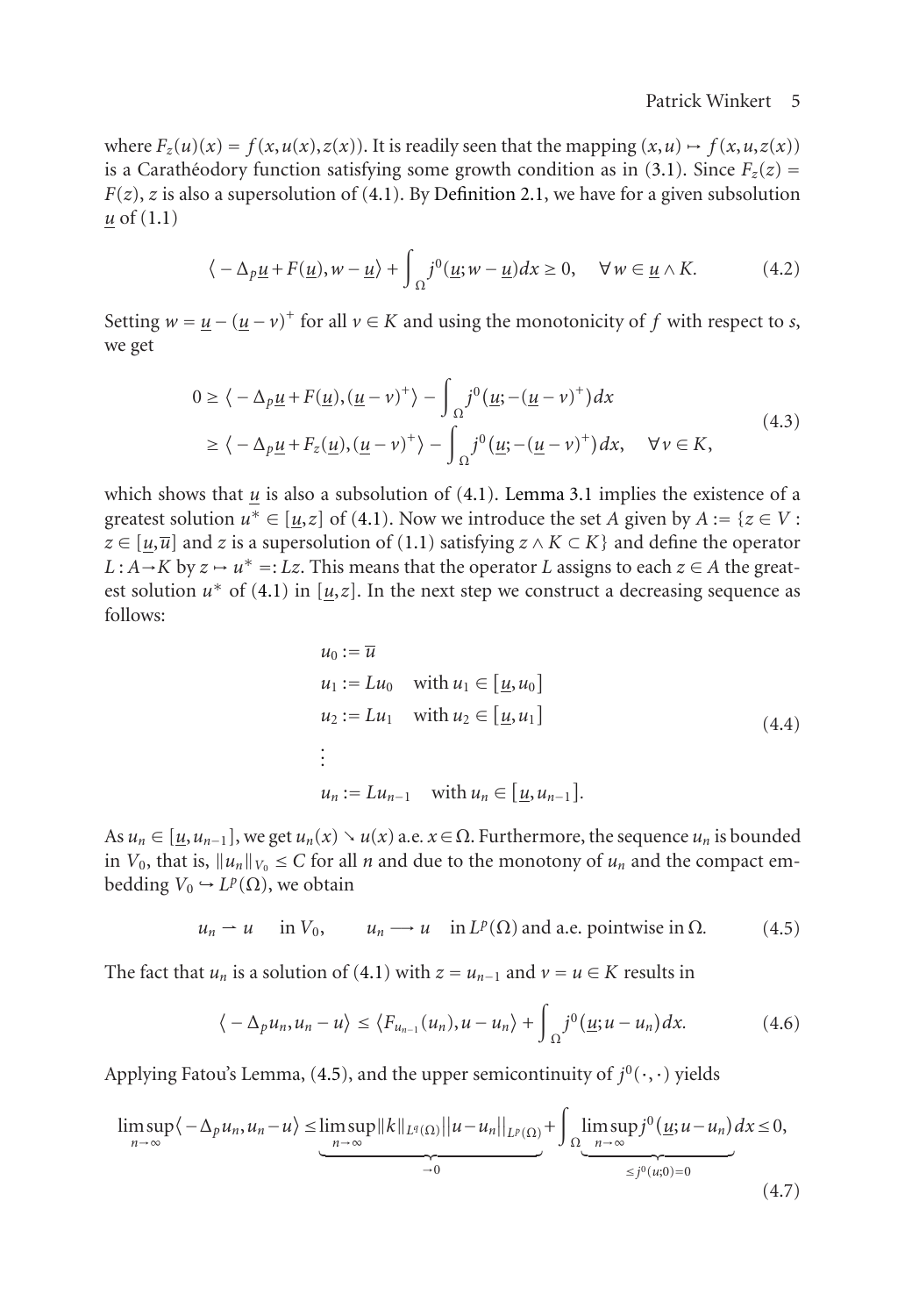which by the *S*<sub>+</sub>-property of  $-\Delta_p$  on *V*<sub>0</sub> along with (4.5) implies

<span id="page-5-0"></span>
$$
u_n \longrightarrow u \quad \text{in} \, V_0. \tag{4.8}
$$

The right-continuity of f and the strong convergence of the decreasing sequence  $(u_n)$ along with the upper semicontinuity of  $j^0$ ( $\cdot$ ; $\cdot$ ) allow us to pass to the lim sup in (4.1), where *u* ([resp](#page-0-0)., *z*) is replaced by  $u_n$  (resp.,  $u_{n-1}$ ). We have

$$
0 \leq \limsup_{n \to \infty} \langle -\Delta_p u_n + F_{u_{n-1}}(u_n), v - u_n \rangle + \limsup_{n \to \infty} \int_{\Omega} j^0(u_n; v - u_n) dx
$$
  
\n
$$
\leq \lim_{n \to \infty} \langle -\Delta_p u_n + F_{u_{n-1}}(u_n), v - u_n \rangle + \int_{\Omega} \limsup_{n \to \infty} j^0(u_n; v - u_n) dx
$$
  
\n
$$
\leq \langle -\Delta_p u + F_u(u), v - u \rangle + \int_{\Omega} j^0(u; v - u) dx, \quad \forall v \in K.
$$
\n(4.9)

This shows that *u* is a solution of (1.1) in the order interval  $[u,\overline{u}]$ . Now, we still have to prove that *u* is the greatest solution of (1.1) in [ $u,\overline{u}$ ]. Let  $\tilde{u}$  be any solution of (1.1) in  $[u,\overline{u}]$ . Because of the fact that *K* has lattice structure,  $\widetilde{u}$  is also a subsolution of (1.1), respectively, a subsolution of [\(4.1](#page-4-1)). By t[he sam](#page-5-0)e construction as in (4.4), we obtain

$$
\widetilde{u_0} := \overline{u}
$$
\n
$$
\widetilde{u_1} := Lu_0 \quad \text{with } \widetilde{u_1} \in [\widetilde{u}, u_0]
$$
\n
$$
\widetilde{u_2} := Lu_1 \quad \text{with } \widetilde{u_2} \in [\widetilde{u}, u_1]
$$
\n
$$
\vdots
$$
\n
$$
\widetilde{u_n} := Lu_{n-1} \quad \text{with } \widetilde{u_n} \in [\widetilde{u}, u_{n-1}].
$$
\n(4.10)

<span id="page-5-1"></span>Obviously, the sequences in  $(4.4)$  and  $(4.10)$  create the same extremal solutions  $u_n$  and  $\widetilde{u}_n$ , which implies that  $\widetilde{u} \le \widetilde{u}_n = u_n$  for all *n*. Passing to the limit delivers the assertion. The existence of a smallest solution can be shown in a similar way existence of a smallest so[lution](#page-3-1) [can](#page-3-1) [be](#page-3-1) shown in a similar way.

In the next theorem we will prove that only the monotony of *f* in the third argument is sufficient for the existence of extremal solutions. The function *f* needs neither be rightcontinuous nor left-continuous.

THEOREM 4.2. Assu[me th](#page-0-0)at hypotheses  $(A)$ – $(C)$ ,  $(2.4)$  are valid and let  $\underline{u}$  and  $\overline{u}$  be sub*and supersolutions of (1.1) satisfying*  $\underline{u} \leq \overline{u}$ ,  $\underline{u} \vee K \subset K$ *, and*  $\overline{u} \wedge K \subset K$ *. Then there exist extremal solutions*  $u^*$  *and*  $u_*$  *of* (1.1) with  $u \le u_* \le u^* \le \overline{u}$ .

*Proof.* As in the proof of Theorem 4.1, we consider the following auxiliary problem:

$$
u \in K : \langle -\Delta_p u + F_z(u), v - u \rangle + \int_{\Omega} j^0(u; v - u) dx \ge 0, \quad \forall v \in K,
$$
 (4.11)

where  $F_z(u)(x) = f(x, u(x), z(x))$ . We define again the set  $A := \{z \in V : z \in [u, \overline{u}] \text{ and } z\}$ is a supersolution of (1.1) satisfying  $z \wedge K \subset K$ } and introduce the fixed point operator *L* : *A* → *K* by  $z \rightarrow u^* =$ : *Lz*. For a given supersolution  $z \in A$ , the element *Lz* is the greatest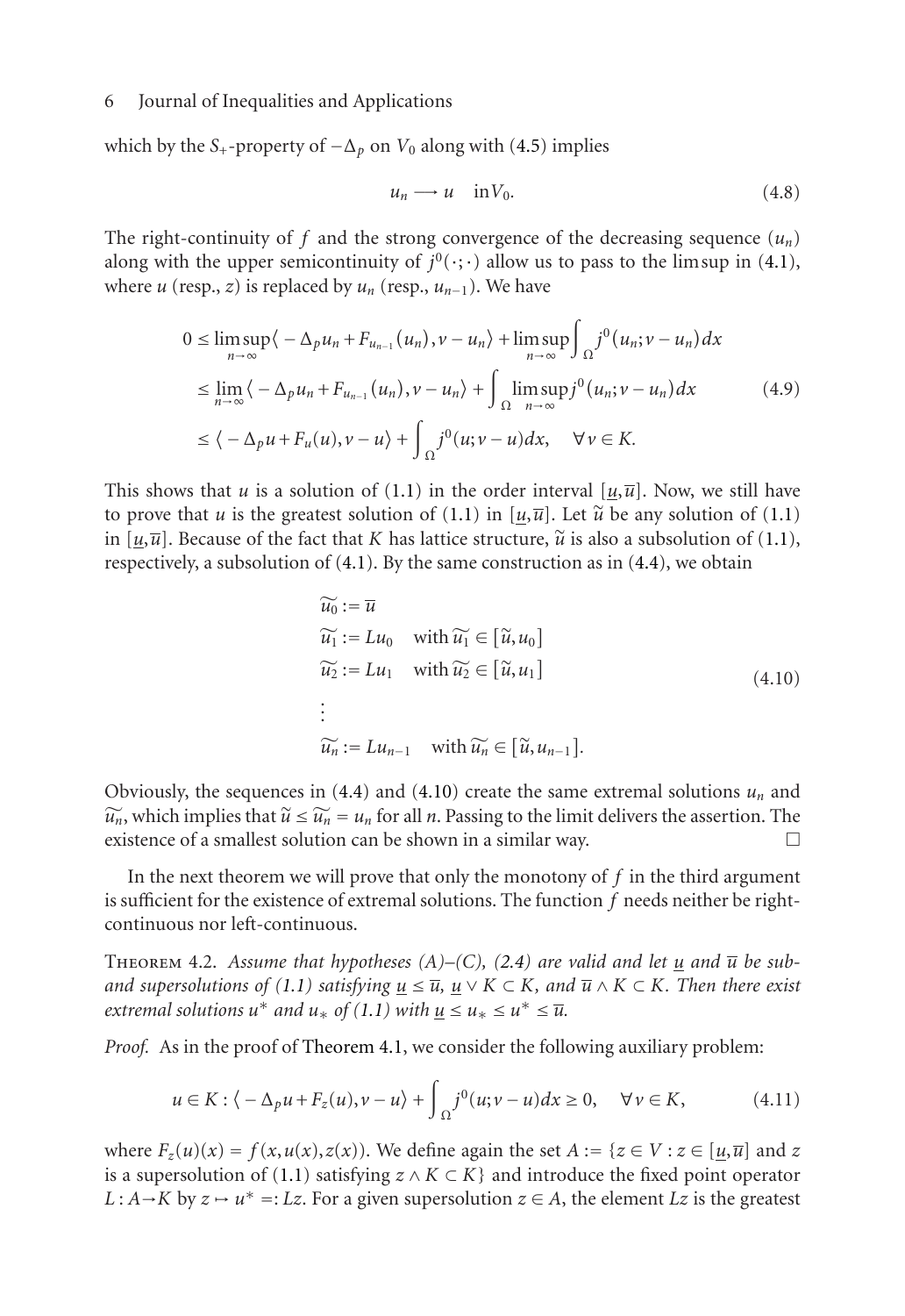solution of (4.11) in [ $\underline{u}, \underline{z}$ ], and thus it holds that  $\underline{u} \leq Lz \leq z$  for all  $z \in A$  which implies *L* : *A*→[ $u$ , $\overline{u}$ ]. Because of (2.4), *Lz* is also a supersolution of (4.11) satisfying

$$
\langle -\Delta_p L z + F_z(Lz), w - L z \rangle + \int_{\Omega} j^0(Lz; w - Lz) dx \ge 0, \quad \forall w \in Lz \vee K. \tag{4.12}
$$

By the monotonicity of f with respect to  $Lz \leq z$  and using the representation  $w = Lz +$  $(v - Lz)^+$  for any  $v \in K$ , we obtain

$$
0 \le \langle -\Delta_p L z + F_z(Lz), (v - Lz)^+ \rangle + \int_{\Omega} j^0(Lz; (v - Lz)^+) dx
$$
  
 
$$
\le \langle -\Delta_p L z + F_{Lz}(Lz), (v - Lz)^+ \rangle + \int_{\Omega} j^0(Lz; (v - Lz)^+) dx, \quad \forall v \in K.
$$
 (4.13)

Consequently, *Lz* is a supersolution of (1.1). This shows  $L : A \rightarrow A$ .

Let  $v_1, v_2 \in A$  $v_1, v_2 \in A$  $v_1, v_2 \in A$  and assume t[ha](#page-2-2)t  $v_1 \le v_2$ . Then [we](#page-2-2) have

 $Lv_1 \in [\underline{u}, v_1]$  is the greatest solution of

<span id="page-6-0"></span>
$$
\langle -\Delta_p u + F_{\nu_1}(u), v - u \rangle + \int_{\Omega} j^0(u; v - u) dx \ge 0, \quad \forall v \in K,
$$
\n(4.14)

 $Lv_2 \in [\underline{u}, v_2]$  is the greatest solution of

$$
\langle -\Delta_p u + F_{\nu_2}(u), v - u \rangle + \int_{\Omega} j^0(u; v - u) dx \ge 0, \quad \forall v \in K. \tag{4.15}
$$

Since  $v_1 \le v_2$ , it follows that  $Lv_1 \le v_2$  and due to (2.4),  $Lv_1$  is also a subsolution of (4.14), that is, (4.14) holds, in particular, for  $v \in Lv_1 \wedge K$ , that is,

$$
\langle -\Delta_p L v_1 + F_{v_1}(L v_1), (L v_1 - v)^+ \rangle - \int_{\Omega} j^0 (L v_1; -(L v_1 - v)^+) dx \le 0, \quad \forall v \in K.
$$
\n(4.16)

Using the monotonicity of *f* with respect to *s* yields

$$
0 \ge \langle -\Delta_p L v_1 + F_{v_1} (L v_1), (L v_1 - v)^+ \rangle - \int_{\Omega} j^0 (L v_1; -(L v_1 - v)^+) dx
$$
  
 
$$
\ge \langle -\Delta_p L v_1 + F_{v_2} (L v_1), (L v_1 - v)^+ \rangle - \int_{\Omega} j^0 (L v_1; -(L v_1 - v)^+) dx, \quad \forall v \in K,
$$
 (4.17)

and hence  $Lv_1$  is a subsolution of  $(4.15)$ . By Lemma 3.1, we know there exists a greatest solution of (4.15) in  $[Lv_1, v_2]$ . But  $Lv_2$  is the greatest solution of (4.15) in  $[\underline{u}, v_2] \supseteq [Lv_1, v_2]$ and therefore,  $Lv_1 \leq Lv_2$ . This shows that *L* is increasing.

In the last step we have to prove that any decreasing sequence of *L*(*A*) converges weakly in *A*. Let  $(u_n) = (Lz_n)$  ⊂  $L(A)$  ⊂ *A* be a decreasing sequence. The same argument as in the proof of Theorem 4.1 delivers  $u_n(x) \setminus u(x)$  a.e.  $x \in \Omega$ . The boundedness of  $u_n$  in  $V_0$ , and the compact imbedding  $V_0 \hookrightarrow L^p(\Omega)$  along with the monotony of  $u_n$  implies

$$
u_n \rightharpoonup u
$$
 in  $V_0$ ,  $u_n \rightharpoonup u$  in  $L^p(\Omega)$  and a.e.  $x \in \Omega$ . (4.18)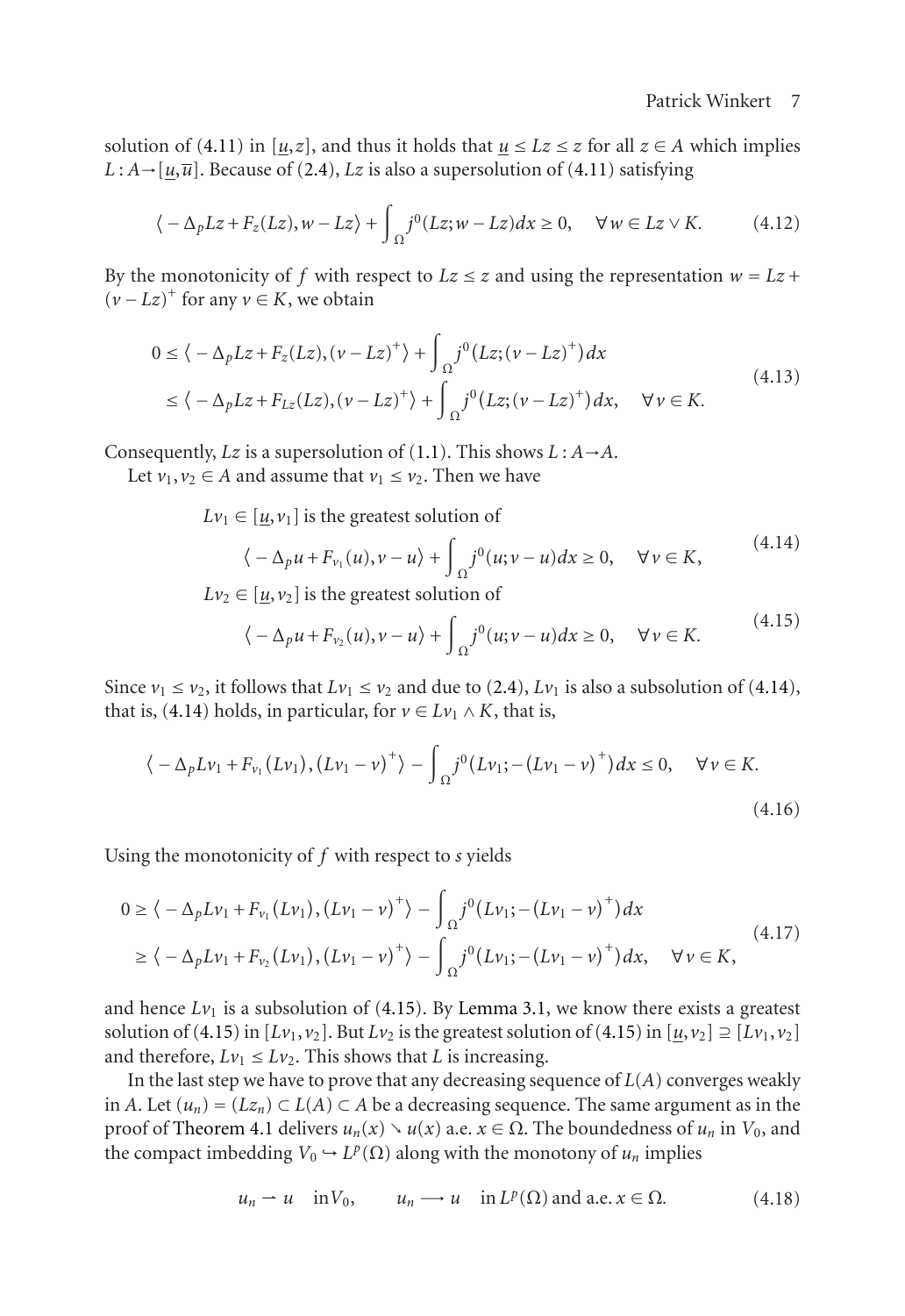Since  $u_n \in K$  solves (4.11), it follows  $u \in K$ . From (4.11) with *u* replaced by  $u_n$  and *v* by *u* and with the fact that  $(s, r) \mapsto j^0(s; r)$  is upper semicontinuous, we obtain by applying Fatou's Lemma

$$
\limsup_{n \to \infty} \langle -\Delta_p u_n, u_n - u \rangle \le \limsup_{n \to \infty} \langle F_{z_n}(u_n), u - u_n \rangle + \limsup_{n \to \infty} \int_{\Omega} j^0(u_n; u - u_n) dx
$$
  

$$
\le \limsup_{n \to \infty} \langle F_{z_n}(u_n), u - u_n \rangle + \int_{\Omega} \limsup_{n \to \infty} j^0(u_n; u - u_n) dx \le 0.
$$
  

$$
\xrightarrow[-10]{}
$$

The *S*<sub>+</sub>-property of  $-\Delta_p$  provides the strong convergence of  $(u_n)$  in  $V_0$ . As  $Lz_n = u_n$  is also a supersolution of (4.11), Definition 2.2 yields

$$
\langle -\Delta_p u_n + F_{z_n}(u_n), (\nu - u_n)^+ \rangle + \int_{\Omega} j^0(u_n; (\nu - u_n)^+) dx \ge 0, \quad \forall \nu \in K. \tag{4.20}
$$

Due to  $z_n \geq u_n \geq u$  and the monotonicity of f, we get

$$
0 \le \langle -\Delta_p u_n + F_{z_n}(u_n), (v - u_n)^+ \rangle + \int_{\Omega} j^0(u_n; (v - u_n)^+) dx
$$
  
 
$$
\le \langle -\Delta_p u_n + F_u(u_n), (v - u_n)^+ \rangle + \int_{\Omega} j^0(u_n; (v - u_n)^+) dx, \quad \forall v \in K,
$$
 (4.21)

and, since the mapping  $u \mapsto u^+ = \max(u, 0)$  is continuous from  $V_0$  $V_0$  to itself (cf. [6]), we can pass to the upper limit on the right-hand side for  $n \rightarrow \infty$ . This yields

$$
\langle -\Delta_p u + F_u(u), (v - u)^+ \rangle + \int_{\Omega} j^0(u; (v - u)^+) dx \ge 0, \quad \forall v \in K,
$$
 (4.22)

which shows t[ha](#page-10-1)t *u* is a supersolution of (1.1), that is,  $u \in A$ . As  $\overline{u}$  is an upper bound of *L*(*A*), we can apply Lemma 3.2, which yields the existence of a greatest fixed point *u*<sup>∗</sup> of *L* in *A*. This implies that  $u^*$  must be the greatest solution of (1.1) in [ $u, \overline{u}$ ]. By analogous reasoning, one shows the existence of a smallest solution  $u_*$  of (1.1). This completes the  $\Box$  proof of the theorem.  $\Box$ 

*Application.* In the last part, we give an example of the construction of sub- and supersolutions of problem (1.1). We denote by  $\lambda_1 > 0$  the first eigenvalue of ( $-\Delta_p$ ,  $V_0$ ) and by  $\varphi_1$  the eigenfunction of  $(-\Delta_p, V_0)$  corresponding to  $\lambda_1$  satisfying  $\varphi_1 \in \text{int}(C_0^1(\overline{\Omega})_+)$  and  $\|\varphi\|_p = 1$  (cf. [8]). Here,  $int(C_0^1(\overline{\Omega})_+)$  describes the interior of the positive cone  $C_0^1(\overline{\Omega})_+$ given by

$$
int(C_0^1(\overline{\Omega})_+) = \left\{ u \in C_0^1(\overline{\Omega}) : u(x) > 0, \,\forall x \in \Omega, \text{ and } \frac{\partial u}{\partial n}(x) < 0, \,\forall x \in \partial \Omega \right\}.
$$
 (4.23)

We suppose the following conditions for *f* and Clarke's generalized gradient of *j*, where  $\lambda > \lambda_1$  is any fixed constant: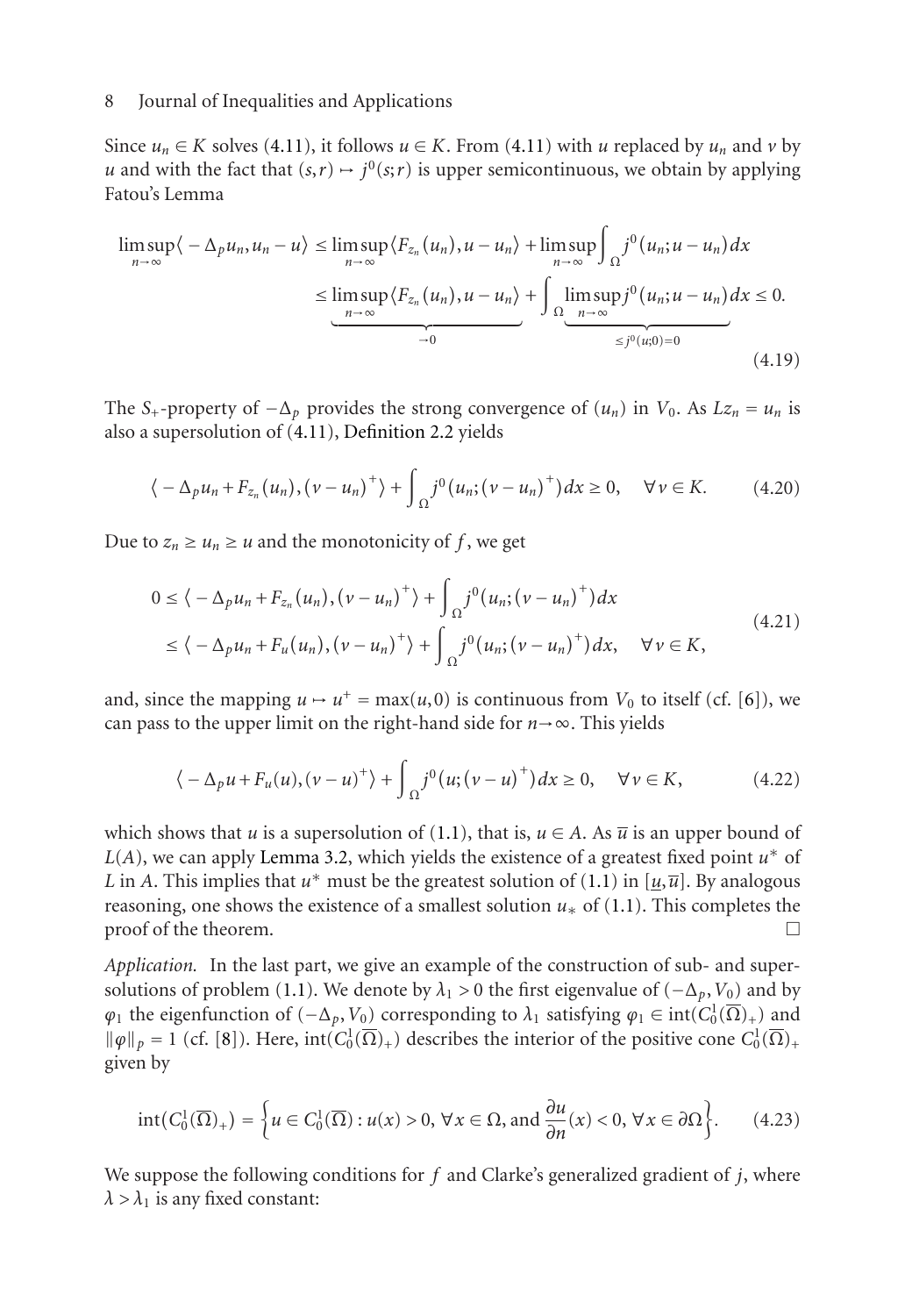$$
(D) (i)
$$

$$
\lim_{|s| \to \infty} \left( \frac{f(x, s, s)}{|s|^{p-2} s} \right) = +\infty, \tag{4.24}
$$

uniformly with respect to a.a.  $x \in \Omega$ ,

<span id="page-8-1"></span>(ii)

$$
\lim_{s \to 0} \left( \frac{f(x, s, s)}{|s|^{p-2} s} \right) = -\lambda, \tag{4.25}
$$

uniformly with respect to a.a.  $x \in \Omega$ ,

 $(iii)$ 

<span id="page-8-0"></span>
$$
\lim_{s \to 0} \left( \frac{\xi}{|s|^{p-2}s} \right) = 0,\tag{4.26}
$$

uniformly with respect to a.a.  $x \in \Omega$ , for all  $\xi \in \partial j(s)$ ,

(iv) *f* is bounded on bounded sets.

Proposition 4.3. *Assume hypotheses (A), (B), (C)(i)–(iv), and (D). Then there exists a constant aλ s[uch](#page-8-0) [t](#page-8-0)hat aλe and* −*aλe are supersolution and subsolution of problem (1.1),*  $where$   $e \in \text{int}(C_0^1(\overline{\Omega})_+)$  *is the unique solution of*  $-\Delta_p u = 1$  *in*  $V_0$ *. Moreover,*  $-\varepsilon \varphi_1$  *is a supersolution and εϕ*<sup>1</sup> *is a subsolution of (1.1) provided that ε >* 0 *is sufficiently small.*

*Proof.* A sufficient condition for a subsolution  $u \in V$  of problem (1.1) is  $u \le 0$  on  $\partial\Omega$ ,  $F(u) \in L<sup>q</sup>(\Omega)$ , and

$$
-\Delta_p \underline{u} + F(\underline{u}) + \xi \le 0 \quad \text{in } V_0^*, \forall \xi \in \partial j(\underline{u}).
$$
\n(4.27)

Multiplying (4.27) with  $(\underline{u} - v)^+ \in V_0 \cap L^p_+(\Omega)$  and using the fact  $j^0(\underline{u}; -1) \ge -\xi$ , for all *ξ* [∈](#page-0-0) *∂j*(*u*), yield

$$
0 \ge \langle -\Delta_p \underline{u} + F(\underline{u}) + \xi, (\underline{u} - \nu)^+ \rangle = \langle -\Delta_p \underline{u} + F(\underline{u}), (\underline{u} - \nu)^+ \rangle + \int_{\Omega} \xi (\underline{u} - \nu)^+ dx
$$
  
\n
$$
\ge \langle -\Delta_p \underline{u} + F(\underline{u}), (\underline{u} - \nu)^+ \rangle - \int_{\Omega} j^0 (\underline{u}; -1) (\underline{u} - \nu)^+ dx
$$
  
\n
$$
= \langle -\Delta_p \underline{u} + F(\underline{u}), (\underline{u} - \nu)^+ \rangle - \int_{\Omega} j^0 (\underline{u}; -(\underline{u} - \nu)^+) dx, \quad \forall \nu \in K,
$$
\n(4.28)

and thus, *u* is a subsolution of (1.1). Analogously,  $\overline{u} \in V$  is a supersolution of problem (1.1) if  $\overline{u} \ge 0$  on  $\partial \Omega$ ,  $F(\overline{u}) \in L<sup>q</sup>(Ω)$ , and if the following inequality is satisfied,

$$
-\Delta_p \overline{u} + F(\overline{u}) + \xi \ge 0 \quad \text{in } V_0^*, \ \forall \xi \in \partial j(\overline{u}).
$$
 (4.29)

The main idea of this proof is to show the applicability of [9, Lemmas 2.1–2.3]. We put  $g(x, s) = f(x, s, s) + \xi + \lambda |s|^{p-2} s$  for  $\xi \in \partial j(s)$  and notice that in our considerations the nonlinearity *g* needs not be a continuous function. In view of assumption (B), we see at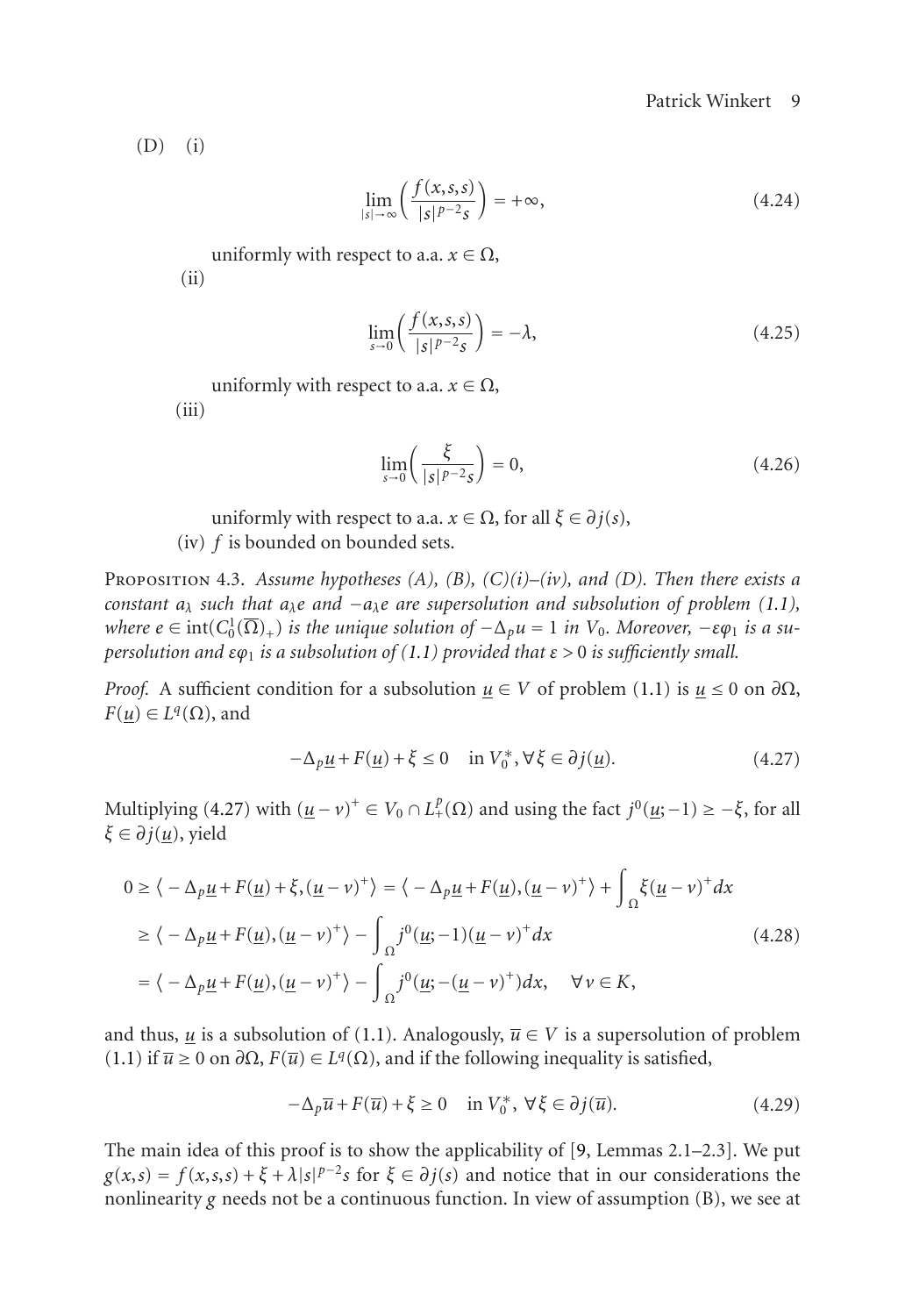onc[e t](#page-10-2)hat

$$
\frac{|\xi|}{|s|^{p-1}} \le c, \quad \text{for } |s| \ge k > 0, \ \forall \xi \in \partial j(s), \tag{4.30}
$$

wh[e](#page-5-1)re  $c$  is a positive [constant.](#page-5-1) [Th](#page-5-1)is fact and the condition (D) yield the following limit values:

<span id="page-9-3"></span><span id="page-9-2"></span>
$$
\lim_{|s| \to \infty} \frac{g(x,s)}{|s|^{p-2}s} = +\infty, \qquad \lim_{s \to 0} \frac{g(x,s)}{|s|^{p-2}s} = 0.
$$
\n(4.31)

By [9, Lemmas 2.1–2.3], we obtain a pair of positive sub- and supersolutions given by  $u = \varepsilon \varphi_1$  and  $\overline{u} = a_\lambda e$ , respectively, a pair of negative sub- and supersolutions given by  $u = -a_\lambda e$  and  $\overline{u} = -\varepsilon \varphi_1$ .

In order to apply [The](#page-8-1)[orem](#page-9-3) [4.](#page-8-1)2, we need to satisfy the [assum](#page-9-2)ptions

$$
\underline{u} \vee K \subset K, \qquad \overline{u} \wedge K \subset K, \qquad K \vee K \subset K, \qquad K \wedge K \subset K, \tag{4.32}
$$

which depend on the specific *K*. For example, we consider an obstacle problem given by

$$
K = \{ \nu \in V_0 : \nu(x) \le \psi(x) \text{ for a.e. } x \in \Omega \}, \quad \psi \in L^{\infty}(\Omega), \psi \ge C > 0,
$$
 (4.33)

where *C* is a positive constant. One can show that for the positive pair of sub- and supersolutions in Proposition 4.3, all these conditions in (4.32) wi[th respect to the](#page-8-1) closed convex set *K* defined in (4.33) can be satisfied.

*Example 4.4.* The function  $f : \mathbb{R} \times \mathbb{R} \rightarrow \mathbb{R}$  defined by

$$
f(r,s) = \begin{cases} -(\lambda + 1)|s|^{p-2}s + |r|^{p-1}r & \text{for } s < -1, \\ -\lambda|s|^{p-2}s + |r|^{p-1}r & \text{for } -1 \le s \le 1, \\ -(\lambda + 1)|s|^{p-2}s + |r|^{p-1}r & \text{for } s > 1 \end{cases}
$$
(4.34)

<span id="page-9-0"></span>fulfills the assumption  $(C)(i)$ –(iv) with respect to  $\underline{u}$ ,  $\overline{u}$  defined in Proposition 4.3. Moreover *f* satisfies the conditions (D)(i)-(ii), (D)(iv), where  $\lambda > \lambda_1$  is fixed.

#### <span id="page-9-1"></span>**Acknowledgment**

I would like to express my thanks to S. Carl for some helpful and valuable suggestions.

### **References**

- [1] F. H. Clarke, *Optimization and Nonsmooth Analysis*, vol. 5 of *Classics in Applied Mathematics*, SIAM, Philadelphia, Pa, USA, 2nd edition, 1990.
- [2] S. Carl, "Existence and comparison results for variational-hemivariational inequalities," *Journal of Inequalities and Applications*, no. 1, pp. 33–40, 2005.
- [3] S. Carl, V. K. Le, and D. Motreanu, *Nonsmooth Variational Problems and Their Inequalities*, Springer Monographs in Mathematics, Springer, New York, NY, USA, 2007.
- [4] J. Appell and P. P. Zabrejko, *Nonlinear Superposition Operators*, vol. 95 of *Cambridge Tracts in Mathematics*, Cambridge University Press, Cambridge, UK, 1990.